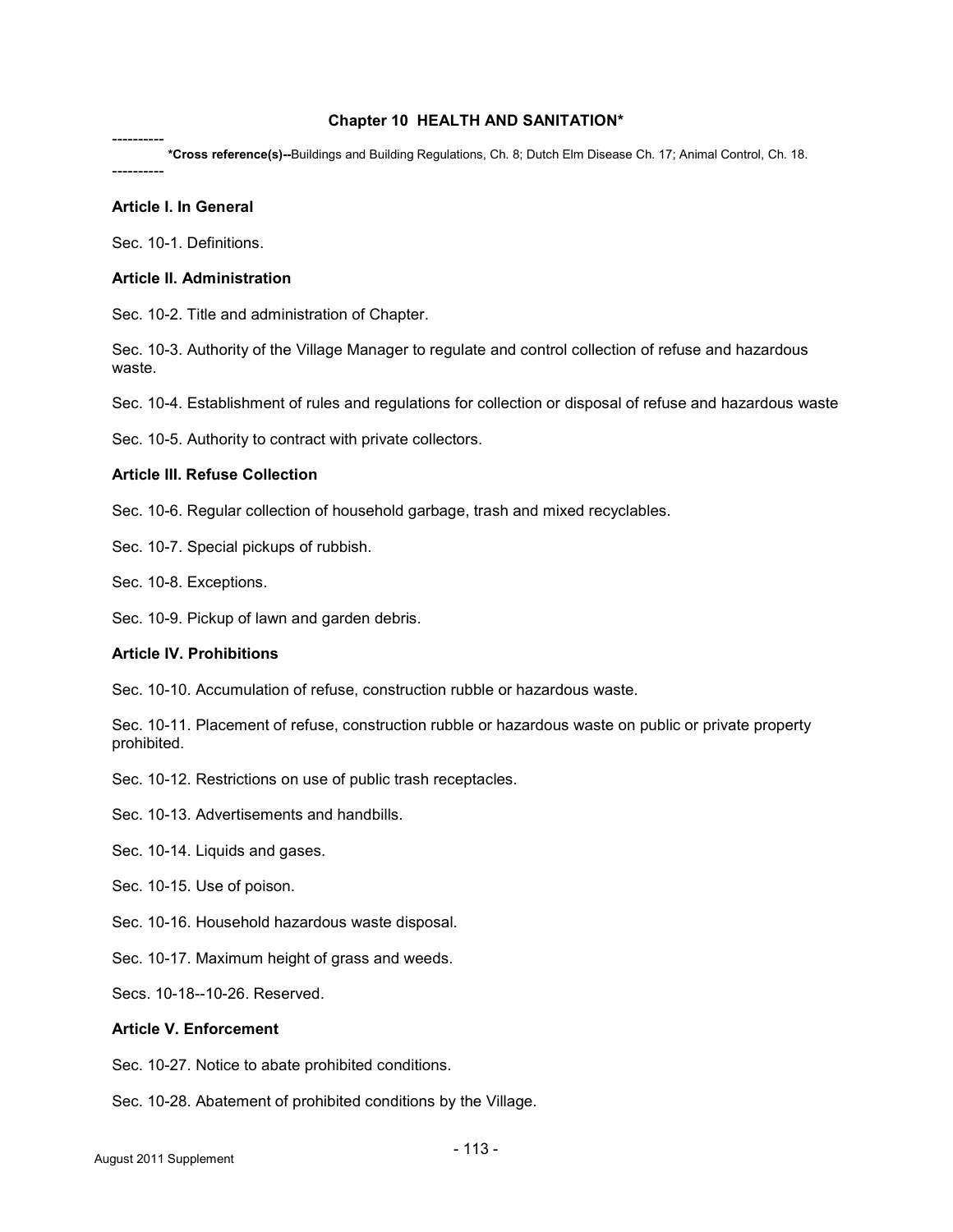Sec. 10-29. Penalties.

# ARTICLE I. IN GENERAL

## Sec. 10-1. Definitions.

 For the purposes of this chapter, the following words and phrases shall have the meaning respectively ascribed to them by this section:

- (a) Household garbage and trash: All organic waste, including the residue of animal, fruit or vegetable matter, resulting from the preparation, cooking, handling or storage of food; and all other waste materials normally generated and accumulated in a house.
- (b) Lawn and garden debris: All yard trash, including dead trees, grass clippings, tree limbs, stumps, bushes and leaves; and all other debris of the type normally generated and accumulated in gardening, lawn care and tree care.
- (c) Rubbish: All refuse other than household garbage and trash, recyclable material, and lawn and garden debris. This shall include ashes, junk, street refuse and all other solid waste materials including salvageable waste, but not hazardous waste or construction rubble.
- (d) Household Hazardous Waste: Household products that can no longer be used that contain corrosive, toxic, or ignitable materials such as household cleaners, paint thinners, motor oils, gasoline and pesticides.
- (e) Recyclable Material: Materials that can be recycled under Chapter 48 of the Montgomery County Code, including, but not limited to, newspaper, cardboard, cans, jars and bottles.
- (f) Construction Rubble and Debris: Material from the alteration, construction, destruction, rehabilitation, or repair of any manmade physical structure, including materials such as brick, concrete and other masonry materials, stone, glass, wall coverings, plaster, drywall, framing, and finishing lumber, roofing materials, plumbing fixtures, heating equipment, electrical wiring and components.
- (g) Refuse: Household garbage and trash, recyclable materials, lawn and garden debris and rubbish.

Cross reference(s)--Definitions generally, § 1-2; rules of construction generally, § 1-3.

(02-14-83; No. 05-01-11, 06-13-11)

## ARTICLE II. ADMINISTRATION

## Sec. 10-2. Title and administration of Chapter.

 This Chapter shall be known as the "Health and Sanitation Ordinance" of the Village and shall be administered by the Village Manager.

(02-14-83)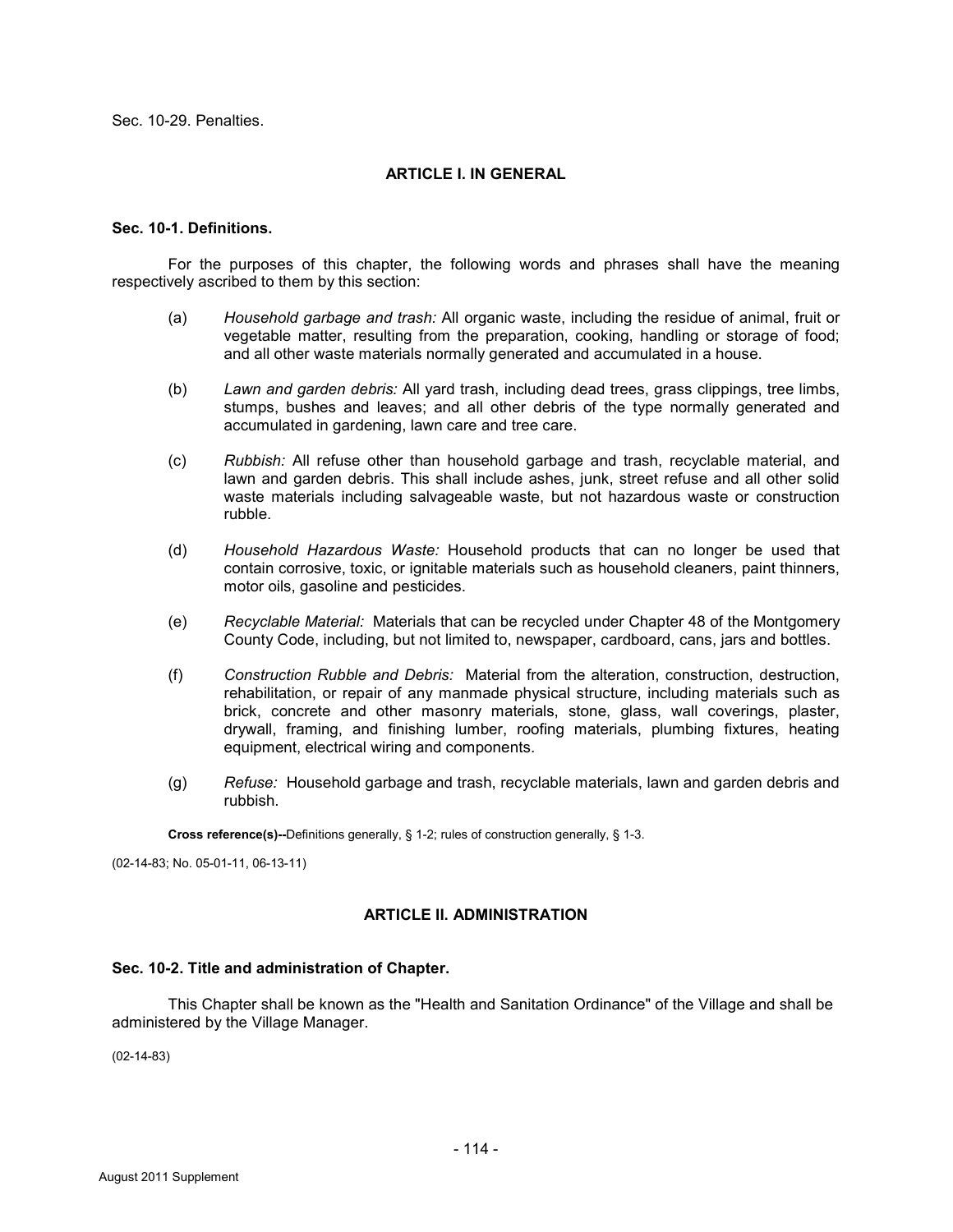## Sec. 10-3. Authority of the Village Manager to regulate and control collection of refuse and hazardous waste.

 The Village Manager is authorized to regulate and control the collection of refuse and hazardous waste in any part of the Village.

(02-14-83; No. 05-01-11, 06-13-11)

## Sec. 10-4. Establishment of rules and regulations for collection or disposal of refuse and hazardous waste.

 Collection or disposal of refuse and hazardous waste shall be in accordance with such rules and regulations as the Village Manager shall establish with the concurrent approval of the Board of Managers.

(02-14-83; No. 05-01-11, 06-13-11)

### Sec. 10-5. Authority to contract with private collectors.

 The Village Manager, with the approval of the Board of Managers, shall have the authority to enter into contracts with private licensed collectors and haulers of refuse and hazardous waste for the Village.

(02-14-83; No. 05-01-11, 06-13-11)

### ARTICLE III. REFUSE COLLECTION

### Sec. 10-6. Regular collection of household garbage, trash and recyclable material.

- (a) All household garbage and trash shall be placed in bags and left for collection at the rear of the dwelling unit.
- (b) It shall be the responsibility of the occupant or owner to provide a sufficient number of approved containers for storage of household garbage and trash to prevent overflow between times of collection.
- (c) All containers for the storage of household garbage and trash shall be vermin-proof and waterproof, of non-corrosive material or similar material, and shall be equipped with tightfitting lids at all times.
- (d) Liquids must be placed in a leak-proof container.
- (e) Recyclable material must be placed in the approved containers provided by the Village and paper and paper products must be separated from other recyclable material.

Cross reference(s)--Fine for violation of § 10-6, § 6-3(b)(1).

(02-14-83; No. 05-01-11, 06-13-11)

### Sec. 10-7. Special pickups of rubbish and hazardous waste.

 The Village will make special pickups of rubbish, and separate pickups of hazardous waste, by arrangement of the owner or occupant with the Village office.

(02-14-83; No. 05-01-11, 06-13-11)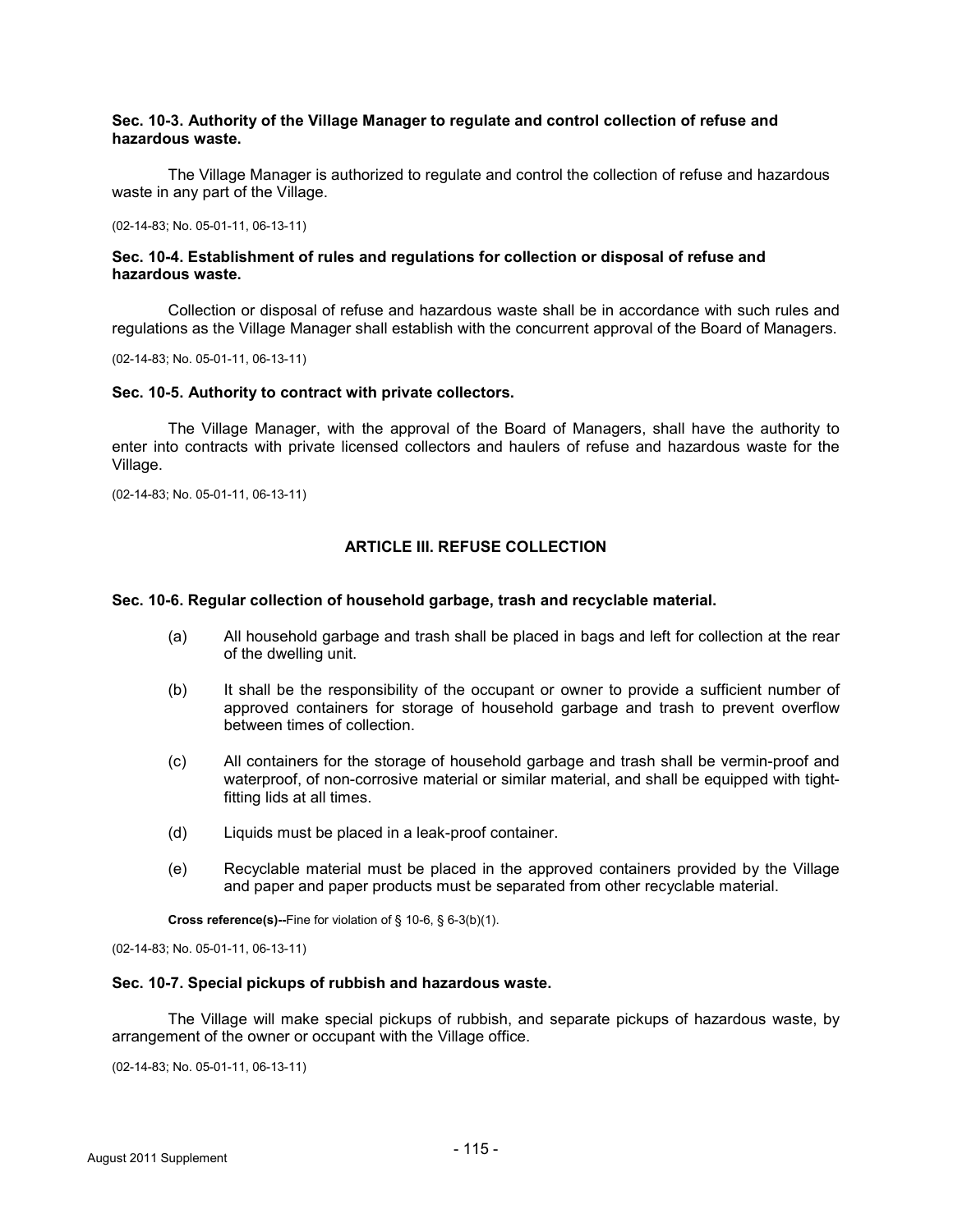### Sec. 10-8. Exceptions.

 The Village will not collect or remove in either regular or special pickups, any construction rubble and debris, objects weighing in excess of 100 pounds, or other material which the Director of Public Works determines would unreasonably burden staff. The owner or occupant shall be responsible for removing the aforesaid types of refuse.

(02-14-83; No. 05-01-11, 06-13-11)

### Sec. 10-9. Pickup of lawn and garden debris.

 The Village will pick up lawn and garden debris throughout the work week as time is available. The owner and/or occupant shall place grass clippings, leaves, garden trash, yard trash, and limbs less than three (3) feet in length along the curb for collection by the Village. Under no circumstances shall any such matter be placed in the street. Special rules apply to property abutting Connecticut Avenue, Brookville Road and Bradley Lane. Lawn and garden debris, other than leaves, generated and accumulated by private lawn and garden services must be removed by the contractor. Tree removal services are responsible for the disposal of all tree debris.

(02-14-83; No. 03 or 04-84; No. 05-01-97, 5-12-97; No. 05-01-11, 06-13-11)

# ARTICLE IV. PROHIBITIONS

#### Sec. 10-10. Accumulation of refuse, construction rubble or household hazardous waste.

 No person shall allow, on property owned or occupied by such person, accumulation of refuse, construction rubble or hazardous waste, with the following exceptions:

- (a) Refuse stored in accordance with this Chapter and awaiting collection by the Village.
- (b) Accumulation of matter for garden compost intended for use only on the property on which it is stored.
- (c) Accumulation of firewood provided that the wood is cut into fireplace-size lengths and stacked so as to not be hazardous or attract vermin.

Cross reference(s)--Fine for violation of this section, § 6-3(b)(2).

(02-14-83; No. 05-01-11, 06-13-11)

## Sec. 10-11. Placement of refuse, construction rubble or household hazardous waste on public or private property prohibited.

 No person shall place refuse, construction rubble or household hazardous waste upon any street or public right-of-way within the Village or upon any property other than such person's own property except for lawn and garden debris which may be placed on the public right-of-way but not on any paved or unpaved street, gutter or sidewalk.

Cross reference(s)--Fine for violation of this section, § 6-3(b)(3).

(02-14-83; No. 03 or 04-84; No. 05-01-97, 5-12-97; No. 05-01-11, 06-13-11)

#### Sec. 10-12. Restrictions on use of public trash receptacles.

 No person shall deposit refuse in the trash receptacles provided by the Village, except for refuse normally and reasonably deposited by a pedestrian in lieu of discarding of the same on the streets and highways of the Village.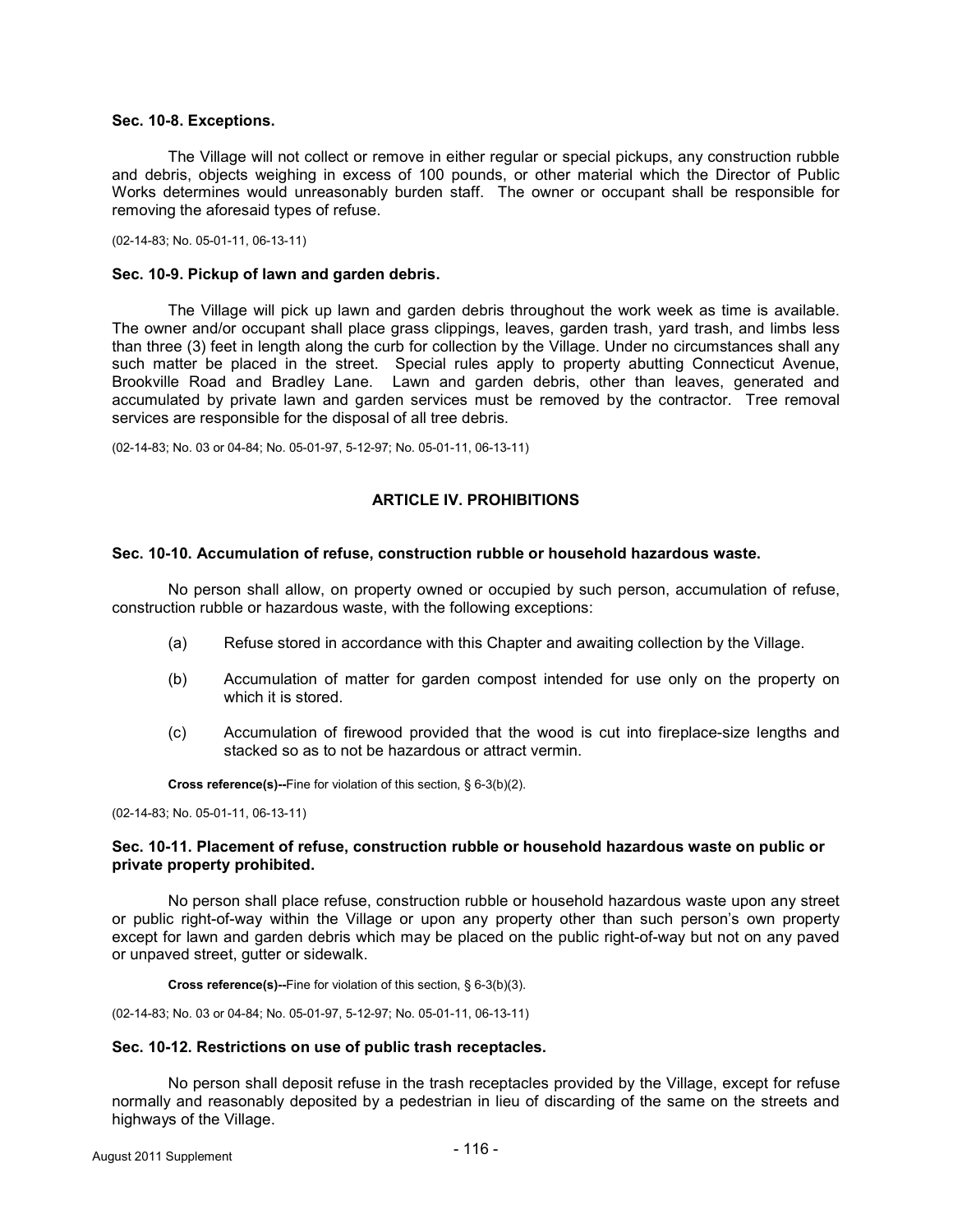```
 Cross reference(s)--Fine for violation of this section, § 6-3(b)(4).
```
### (02-14-83)

### Sec. 10-13. Advertisements and handbills.

 No person shall distribute any advertisements, circulars, handbills, newspapers or other materials within the Village in such a manner that they may be blown onto any public street or property or onto any other private property.

Cross reference(s)--Fine for violation of this section, § 6-3(b)(5).

(02-14-83; No. 05-01-11, 06-13-11)

### Sec. 10-14. Liquids and gases.

 No person shall allow to accumulate, throw, place, discharge or cause to flow into any public or private property or into the air any foul or hazardous liquids, gases or other matter that would endanger the public health, safety or welfare, including persons, property or the environment.

Cross reference(s)--Fine for violation of this section, § 6-3(b)(6).

(02-14-83; No. 05-01-11, 06-13-11)

### Sec. 10-15. Use of poison.

 No person shall spread or cause to be spread any poisonous matter in such manner as to violate County, State or Federal law.

Cross reference(s)--Fine for violation of this section, § 6-3(b)(7).

(02-14-83; No. 05-01-11, 06-13-11)

### Sec. 10-16. Household hazardous waste disposal.

Hazardous waste must be disposed of in a safe and effective manner. Such waste may not be placed with household trash nor may liquid hazardous waste be introduced into the household drain, storm sewer or deposited onto the ground.

(02-14-83; No. 05-01-11, 06-13-11)

#### Sec. 10-17. Maximum height of grass and weeds.

 No owner or occupant shall permit or allow any non-ornamental grass or weeds to grow on any land owned or occupied by that person to a height in excess of ten (10) inches above the ground.

Cross reference(s)--Fine for violation of this section, § 6-3(b)(8).

(02-14-83; No. 05-01-11, 06-13-11; No. 09-01-16, 09-12-16.)

## Secs. 10-18--10-26. Reserved.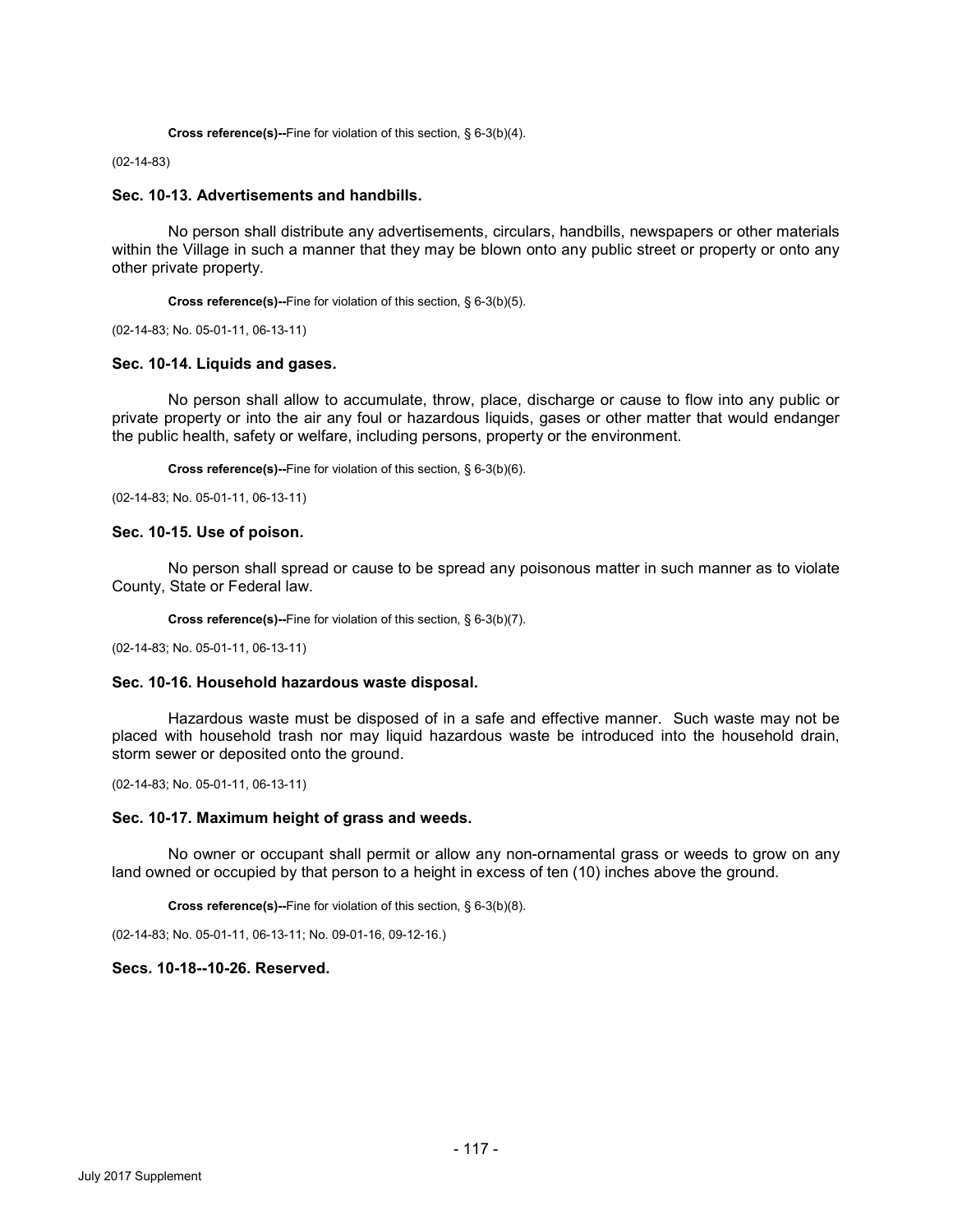# ARTICLE V. ENFORCEMENT

## Sec. 10-27. Notice to abate prohibited conditions.

- a) Whenever any condition prohibited by this chapter shall be found to exist within the Village, the Village Manager or the Manager's designee shall give notice to the owner and/or occupant of the premises or other person responsible for such condition to abate such condition within such reasonable time as may be specified in such notice. For violations of Sec. 10-17, abatement is required within five (5) business days of notice.
- b) For violations of Sec. 10-17, only one notice of violation is required per calendar year.
- c) Within five (5) business days of notification, such person may in writing request a review by the Board of Managers of whether the notice of violation was properly issued.

(02-14-83; No. 05-01-11, 06-13-11; No. 09-01-16, 09-12-16.)

### Sec. 10-28. Abatement of prohibited conditions by the Village.

 If any person shall fail or refuse to abate any condition prohibited by this chapter within the time allotted in the notice pursuant to Sec. 10-27, such condition may be abated by the Village at the expense of the person or persons named in such notice. The abatement cost shall be paid by such person or persons upon request of the Village. The abatement cost shall be a lien upon the property, to be collected in the same manner as Village taxes are collected. Abatement by the Village is in addition to any other remedies available under law, including without limitation, issuance of a municipal infraction.

(02-14-83; No. 05-01-11, 06-13-11; No. 09-01-16, 09-12-16.)

## Sec. 10-29. Penalties.

- a) Violations of this chapter are declared to be municipal infractions and enforceable pursuant to the provisions of Chapters 5 and 6. The maximum penalty for each initial and repeat violation shall be established by the Board of Managers. If a violation of Sec. 10-17 occurs, there shall be a rebuttable presumption that all owners and occupants of the property allowed the violation.
- b) The Village may institute injunctive or any other appropriate action or proceedings at law or equity for enforcement of this chapter in any court of competent jurisdiction.

(02-14-83; No. 05-01-11, 06-13-11; No. 09-01-16, 09-12-16.)